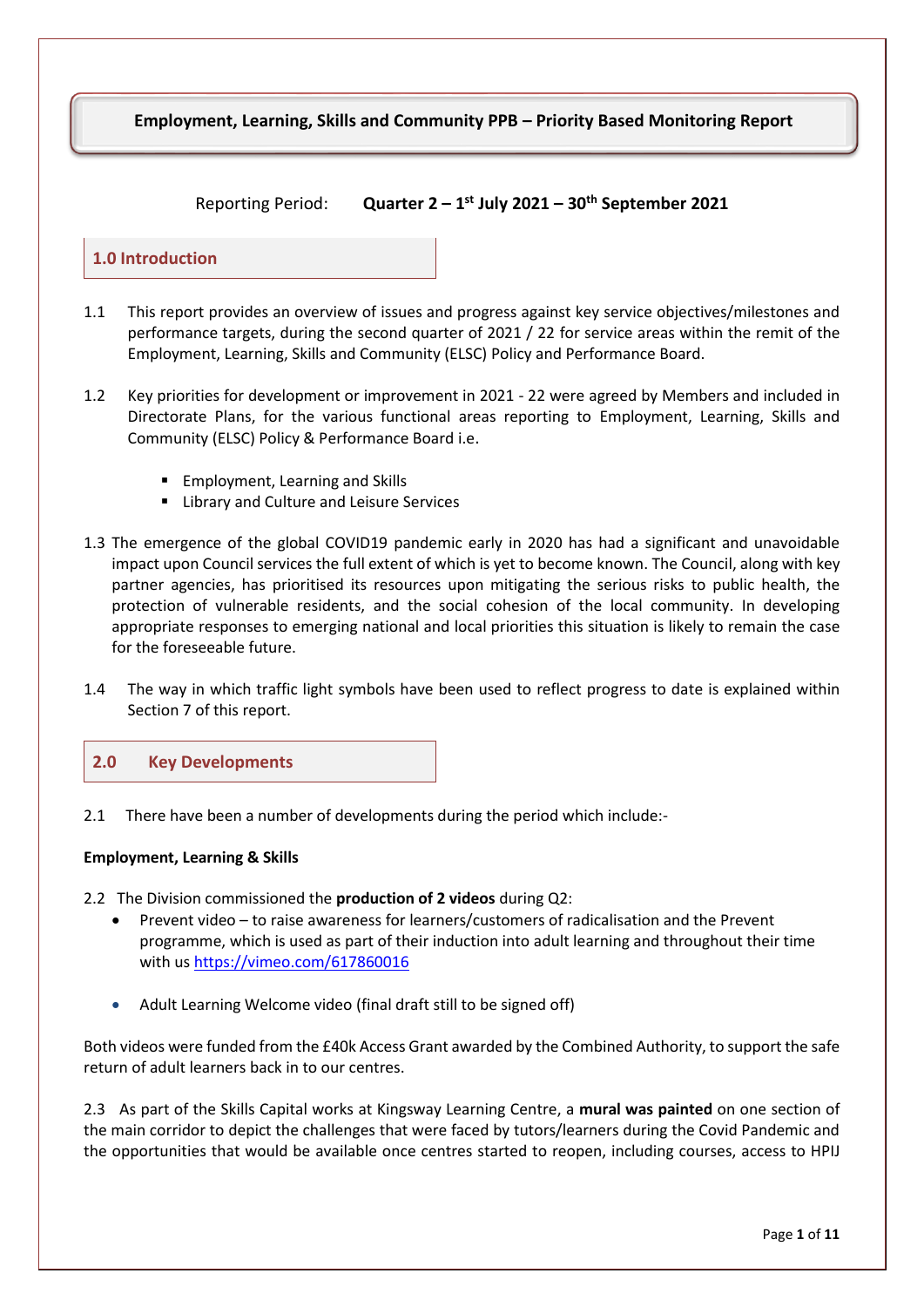and the Apprenticeship Support by Be More Team. Feedback has been really positive and a news piece will be produced for the November Inside Halton, following a visit by Cllr Nolan.

2.4 Q2 saw the **return of face to face** adult learning provision – the centres fall under DfE Covid Guidance, which is the same as school settings. Access to Teams Education will allow for a return to online learning should any further lockdowns occur.

2.5 Additional **accommodation for HPIJ** has been provided at Kingsway Learning Centre. This is to allow for the expansion of the team following the award of new employment programmes including JETS and Restart.

2.6 The Division commenced delivery of the **Supported Internship Programme** for 16-24 year olds with an EHC Plan. The programme is being delivered on behalf of the Council's 14-19 Team. Additional safeguarding measures have been implemented as the service has not delivered training to under 19s before.

2.7 Crystallised won the **Apprenticeship Support Promotional Campaign** contract in Q2 and have worked up their concepts with the team. There are 2 aspects to the contract – general promotion of apprentices to residents of the City Region; and increasing the number of apprenticeship vacancies being posted on the [Be-More Portal](https://be-more.info/vacancies/) by local employers.

#### **Library, Culture and Leisure Services**

#### 2.8 **Library Service**

2020-21 saw a significant increase in library use, mostly via digital platforms**.** Residents continued to use libraries during the pandemic and new members discovered resources that supported their lifestyle during lockdown. An iterative approach to delivery & agile allocation of resources ensured Halton continued to have a vibrant, relevant library service even when building access was limited.

#### 2.9 **Other Culture**

#### **The Brindley Theatre**

The Brindley Theatre reopened with full capacity on Monday 27<sup>th</sup> September 2021 after working with Public Health to produce COVID guidance and safety measures for both the staff and public.

The venue continues to be used by the NHS as part of the COVID vaccinations programme.

A third application has been submitted to the Government's Culture Recovery Fund (CRF) with a decision due shortly. The CRF funding summary to date is below;

**Round 1** (1 October 2020 – 31 March 2021) - £230,660 Application Successful

**Round 2** (1 April 2021 – 30 June 2021) - £114,780 Application Successful

**Round 3** (1 November 2021 – 31 January 2022) - £114,780 Application Decision October 2021

**TOTAL £460,220**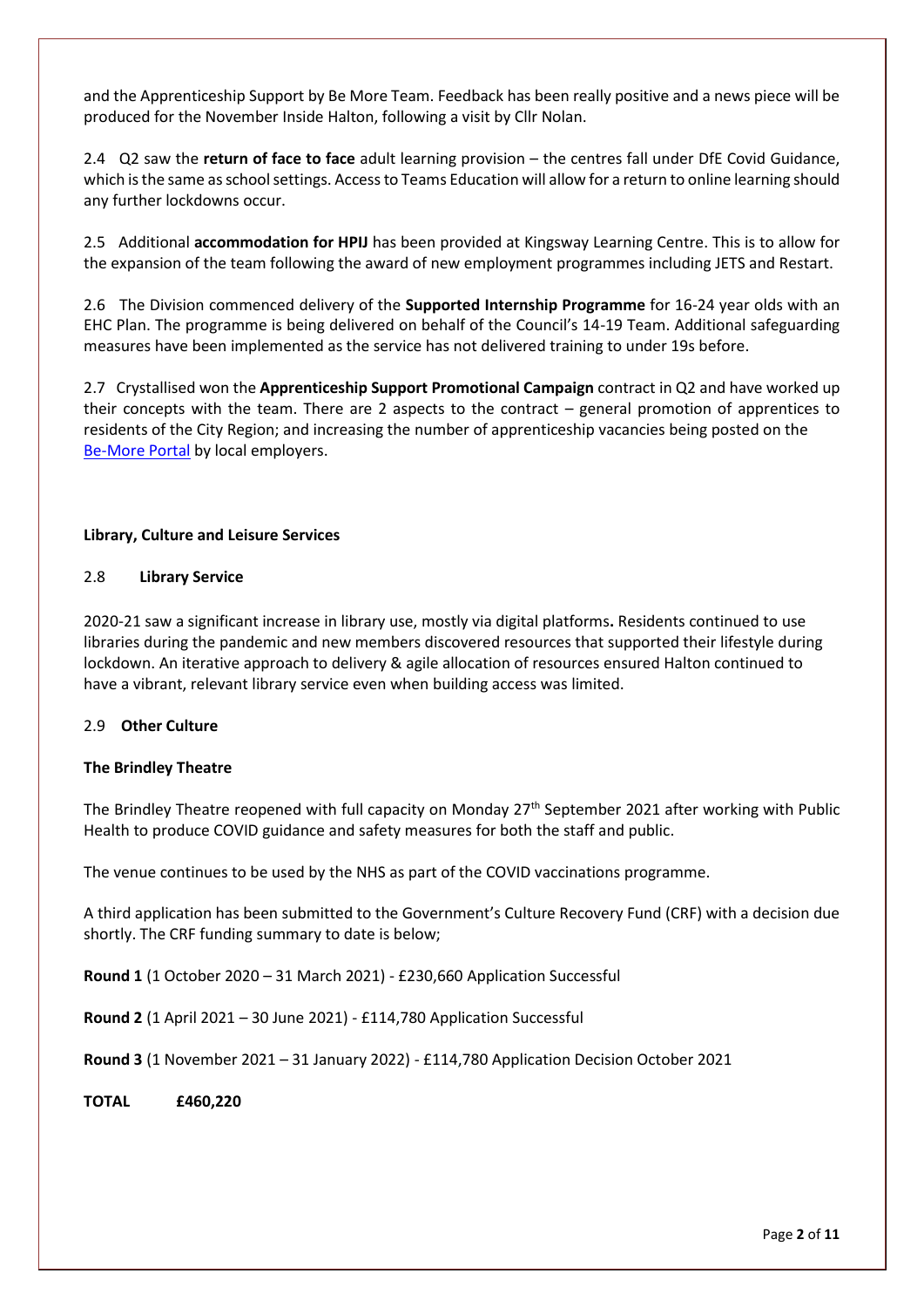#### 2.10 **Leisure Centres**

The government lifted all restrictions on 19<sup>th</sup> July, however, a slow and cautious approach was taken in the centres, with some restrictions still in place to keep staff and centre users safe and prevent crowding. Participation has increased significantly, specifically the pools. Occupancy levels for all sessions increased.

Increased swimming capacity from 26th July 2021 at Brookvale Recreation Centre, 2<sup>nd</sup> August at Kingsway Leisure Centre; providing more pool space and participation over the summer.

Indoor casual sports bookings returned 31<sup>st</sup> August; further increasing participation.

#### **Brookvale Recreation Centre (BRC)**

Refurbishment and extension of Astro turf pitch at Brookvale Recreation Centre: Football Foundation grant award £303,284, total project cost estimate, including changing rooms works £587,284 will provide a state of the art pitch; thus increasing the quality of facility, attracting more users, increasing revenue and participation. Project to start in November with completion expected by end of January 2022.

| <b>BRC</b>            | <b>GYM</b> | <b>SWIM</b> | <b>DRYSIDE</b> | TOTAL |
|-----------------------|------------|-------------|----------------|-------|
| JULY                  | 2636       | 3327        | 1785           | 7748  |
| AUGUST                | 3157       | 3493        | 2601           | 9251  |
| <b>SEPTEMBER</b>      | 1596       | 5016        | 1204           | 7816  |
| <b>3 MONTH TOTALS</b> | 7389       | 11836       | 5590           | 24815 |

#### **Kingsway Leisure Centre (KLC)**

Vending area returned, providing better social space for customers to have a drink after their activities.

Kingsway sports change lighting upgrade to LED tube lights, changing rooms brighter, more efficient. Foyer area lighting upgrade, all ceiling panels changed to LED, brighter, modern look to the entrance/foyer area, energy efficient fittings.

Indoor Bowls returned Tuesday 28th September, increased footfall and income during off peak hours.

Cheshire Junior Netball League, every Sunday through until May 2022, increased footfall and income for the site.

| <b>KLC</b>            | <b>GYM</b> | <b>SWIM</b> | <b>DRYSIDE</b> | <b>TOTAL</b> |
|-----------------------|------------|-------------|----------------|--------------|
| JULY                  | 4137       | 6419        | 2705           | 13261        |
| AUGUST                | 3395       | 7242        | 2425           | 13062        |
| <b>SEPTEMBER</b>      | 2642       | 7014        | 3348           | 13004        |
| <b>3 MONTH TOTALS</b> | 10174      | 20675       | 8478           | 39327        |

#### **Fitness**

Class capacity increased from 23rd August. Additional Aqua classes' added and Aqua numbers increased to: KLC = from 20 to 35; BRC = from 12 to 20; Runcorn Swimming Pool (RSP) = from 16 to 20

National Fitness Day Wednesday 22nd September - 14 free classes and opened the centres free to all. Free swims = 97 non-members; Free gym passes = 48; Free class attendance = 137.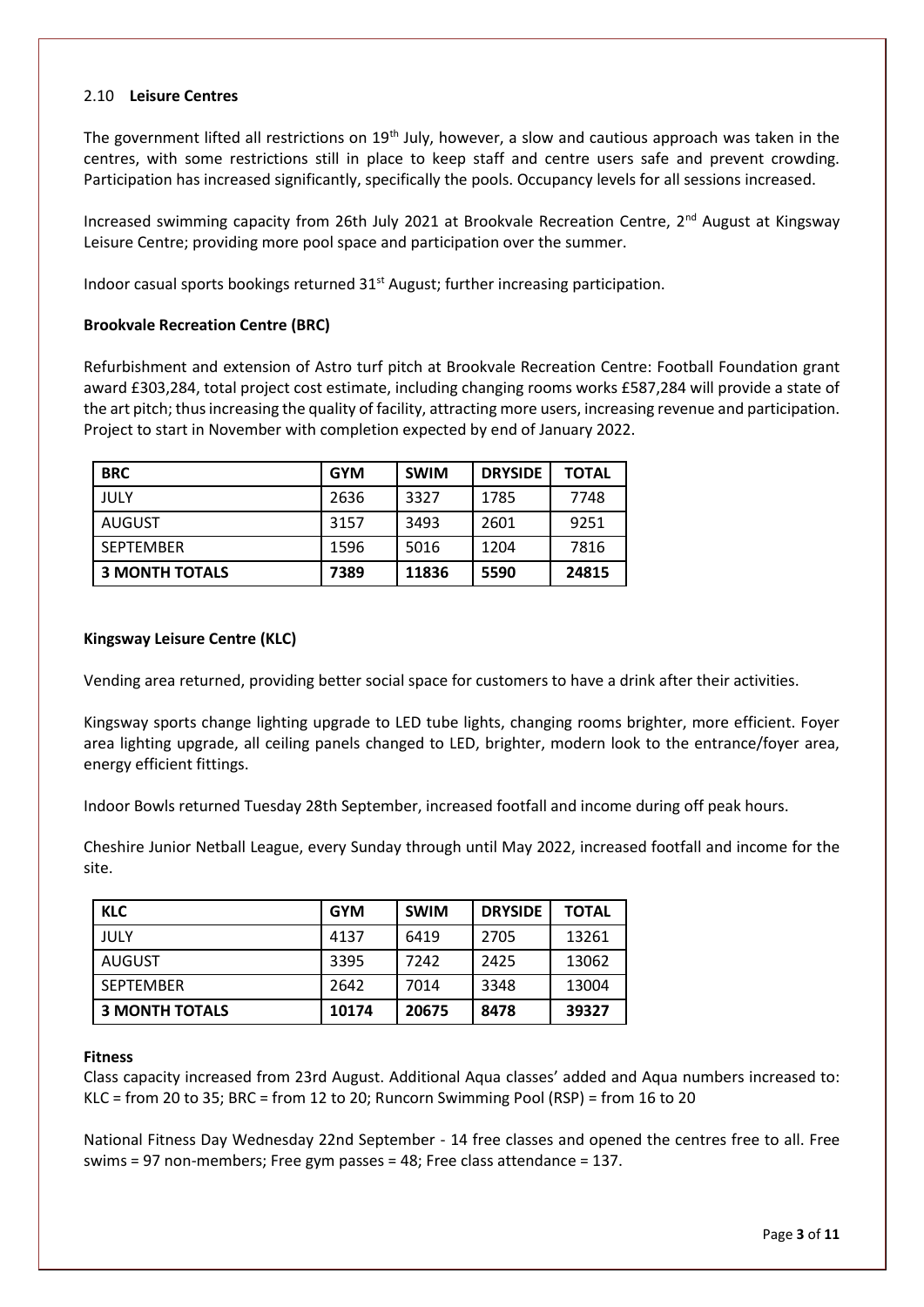NEW class timetable launched, additional classes at KLC and new class Power at BRC launched. KLC launched Active Combat each week day.

A *'Join today get rest of the month free and next month half price'* was offered in September to celebrate National Fitness Day. Results - KLC – 149 (51 on the offer); BRC – 55 (21 on the offer);

Memberships increasing steadily - KLC 1,244, BRC 661, RSP 84. Total memberships 1,989, which is 186 higher than last quarter.

#### **Holiday Activity**

BRC 'Kops n Kids' Summer Programme - total participation of 1087. Delivered over 8 days, supported by Community Shop, supplying packed lunches and drinks for the children. Halton Speak Out and their youth engagement Bright Sparks also involved. Feedback from all partners was excellent.

Active Soccer – two week soccer camps, 130 children over 2 weeks.

£1 Swim over summer - 196 participants.

KLC 'Kops n Kids' Summer Programme; organised in partnership with Cheshire Police. Multi-sports activities, all free of charge (Funded by Cheshire PCC). Total participation – 473 (50-60 each day).

HAF Multi-flex Summer Programme for 3 weeks in August. Free packed lunches provided - 126 children



3.1 A number of emerging issues have been identified during the period that will impact upon the work of services including:-

#### **Employment, Learning & Skills**

3.2 The Apprenticeship Support by Be More Team will be delivering the latest LCR Apprenticeship Graduation [Ceremony](https://be-more.info/2021/08/24/apprenticeship-graduation-venue-announced/) at Grand Central Hall in Liverpool on 25th November. 150 apprentices will 'graduate' and be joined by their family, friends and employers. The guest presenter will be the Olympic gymnast Beth Tweddle MBE.

3.3 The Apprenticeship Support by Be More Team will be delivering the [LCR Skills Show](https://www.lcrskillshow.com/) on the 18<sup>th</sup> and 19<sup>th</sup> January 2022 at the Exhibition Centre in Liverpool. 6000 visitors are expected, with the twilight session on the  $18<sup>th</sup>$  targeted at job seekers and parents and the main event on the  $19<sup>th</sup>$  targeted at school/college students. The show will be highly interactive, giving visitors a real taste of what it is like to do that job role. Completion of the Adult Learning **Self-Assessment Report (SAR)** is due in Q3. It is highly likely that the service will receive an Ofsted inspection end 2021/early 2022 and the SAR is the key document that Ofsted will use as the benchmark for the inspection.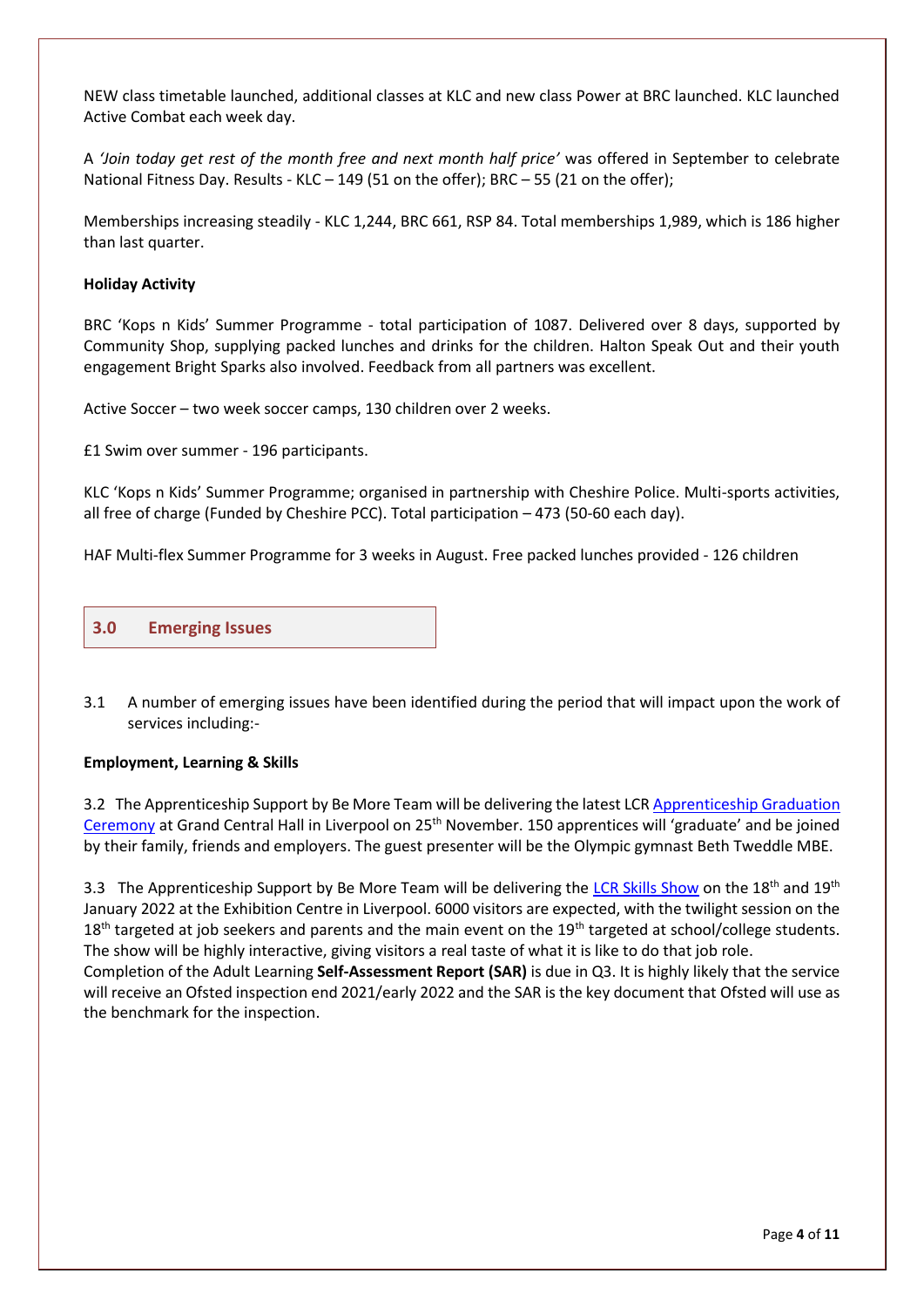#### **Library and Culture and Leisure Services**

#### 3.4 **Library Service**

Based on experiences during the pandemic, and projections for the future, rebalancing the library service offer across physical, digital, & outreach platforms will be essential to ensure we maintain a customer base in line with what was achieved during 2020-21. Dedicating resources to reallocating finances, updating technology, utilising funding, & redeveloping staff structures to ensure objectives are met & capacity exists to meet future customer expectations.



- 4.1 Equality issues continue to form a routine element of the Council's business planning and operational decision making processes. Additionally the Council must have evidence to demonstrate compliance with the Public Sector Equality Duty (PSED) which came into force in April 2011.
- 4.2 The Councils latest annual progress report in relation to the achievement of its equality objectives is published on the Council website and is available via:

<http://www4.halton.gov.uk/Pages/councildemocracy/Equality-and-Diversity.aspx>

# **5.0 Performance Overview**

The following information provides a synopsis of progress for both milestones and performance indicators across the key business areas that have been identified by the Directorate.

### *Employment, Learning & Skills*

#### **Key Objectives / milestones**

| Ref     | <b>Milestones</b>                                                                   | <b>Q2Progress</b> |
|---------|-------------------------------------------------------------------------------------|-------------------|
| EEP 01a | To manage and sustain employment support programmes Work Programme<br>by March 2022 |                   |
| EEP 01b | To deliver a Liverpool City Region Skills Show by January 2022                      |                   |

#### **Supporting Commentary**

#### **EEP 01a**

Implementation of new DWP Restart Programme and HBC Supported Internship Programmes commenced. Delivery of the ESF Ways to Work programme, Kick Start, JETS and Work & Health Programme continued.

#### **EEP 01b**

The Liverpool City Region Skills Show will be held at the Exhibition Centre Liverpool (ECL) on the 18<sup>th</sup> Jan  $(16.30 - 19.00)$  and  $19<sup>th</sup>$  Jan (09.30 – 15.00). To date we have over 50 exhibitors and 2,597 individuals booked for the event. This includes group bookings from 31 LCR schools, of which 2 are from Halton. An exhibitor masterclass will be held at the ECL on the 18<sup>th</sup> Nov 2021 to encourage more businesses to exhibit with industry experts available to help provide ideas and inspiration on how to create interactive stands.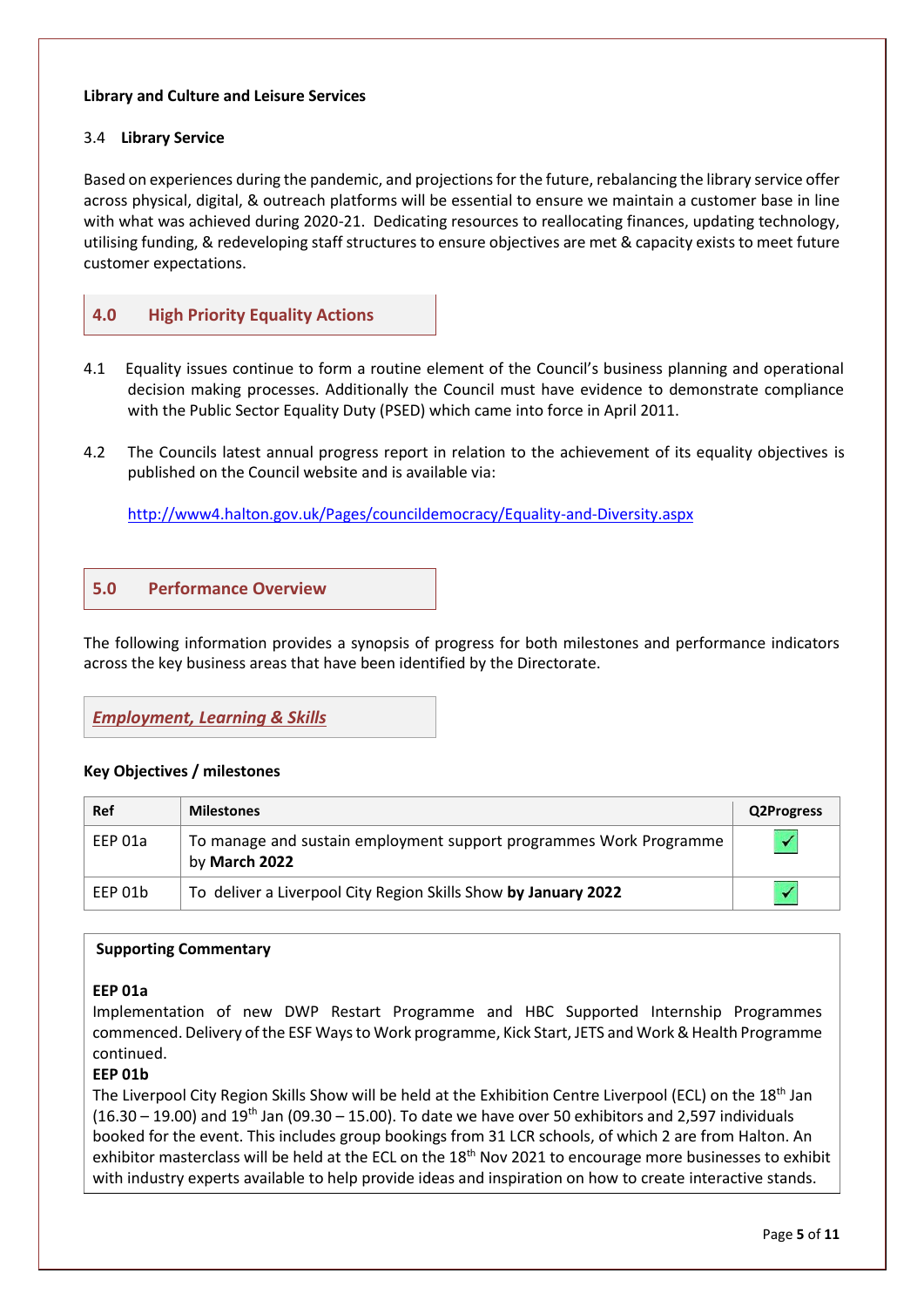#### *Key Performance Indicators*

| Ref              | <b>Measure</b>                                                                                                                                              | 20/21<br><b>Actual</b> | 21/22<br><b>Target</b> | Q <sub>2</sub><br><b>Actual</b> | Q <sub>2</sub><br><b>Progress</b> | <b>Direction of</b><br>travel |
|------------------|-------------------------------------------------------------------------------------------------------------------------------------------------------------|------------------------|------------------------|---------------------------------|-----------------------------------|-------------------------------|
| EEP LI 08        | Number of Enrolments (Adult<br>Learning).                                                                                                                   | 698                    | TBC.                   | 766                             | $\pmb{\times}$                    |                               |
| EEP LI 09        | Number of People supported<br>into work (HPiJ).                                                                                                             | 333                    | 750                    | 231                             |                                   |                               |
| <b>EEP LI 10</b> | of<br>Percentage<br>learners<br>achieving accreditation.                                                                                                    | 15%                    | 35%                    | 30%                             | $\pmb{\times}$                    |                               |
| <b>EEP LI 11</b> | Total number of job starts on<br>DWP Work and Health and JETS<br>programmes (Ingeus).                                                                       | 142                    | 582                    | 200                             |                                   |                               |
| EEP LI 12        | Total number of job starts on<br>DWP Restart programme (G4S).<br>(New)                                                                                      | N/A                    | 265                    | $\overline{2}$                  | U.                                |                               |
| EEP LI 13        | Number<br>of<br><b>Businesses</b><br>Supported.                                                                                                             | 1091                   | 500                    | 307                             |                                   |                               |
| <b>EEP LI 14</b> | <b>Number</b><br>of<br>individuals<br>into<br>supported<br>paid<br>work<br>placements (ILMs)                                                                | 22                     | 47                     | 11                              |                                   |                               |
| <b>EEP LI 15</b> | Number of adult learners who<br>feel prepared for choosing the<br>(e.g.<br>next<br>steps<br>into<br>employment, another course,<br>college/university etc.) | 90%                    | 100%                   | 97%                             | $\pmb{\times}$                    |                               |
| EEP LI 16        | Number of adult learners who<br>have progressed onto another<br>course                                                                                      | 49%                    | 52%                    | 36%                             | $\pmb{\times}$                    |                               |
| EEP LI 17        | Deliver supported internships<br>(New)                                                                                                                      | N/A                    | 10                     | 11                              |                                   |                               |
| EEP LI 18        | %<br>Increase<br>coverage<br>in<br>disadvantaged wards (New)                                                                                                | N/A                    | 10%                    | 5%                              | $\pmb{\times}$                    | N/A                           |

#### **Supporting Commentary**

#### **EEP LI 08**

Enrolments continue to be affected by Covid. Uptake in Children's Centres and schools remains low at the moment. There has been no delivery in these venues for at least 18 months due to Covid and it will take time to rebuild confidence of potential learners.

CCs are still limiting face to face delivery which hampers efforts to re-engage/market. Learner numbers have increased 55% compared to the same period last year – it should be noted though that KLC was shut for refurbishment during that period. Intensive efforts were made to market new Autumn offer e.g. roundabout advertising, banners, social media events, community events, partnership work and targeted marketing to wards with a high proportion of unemployed adult/low take up ratio.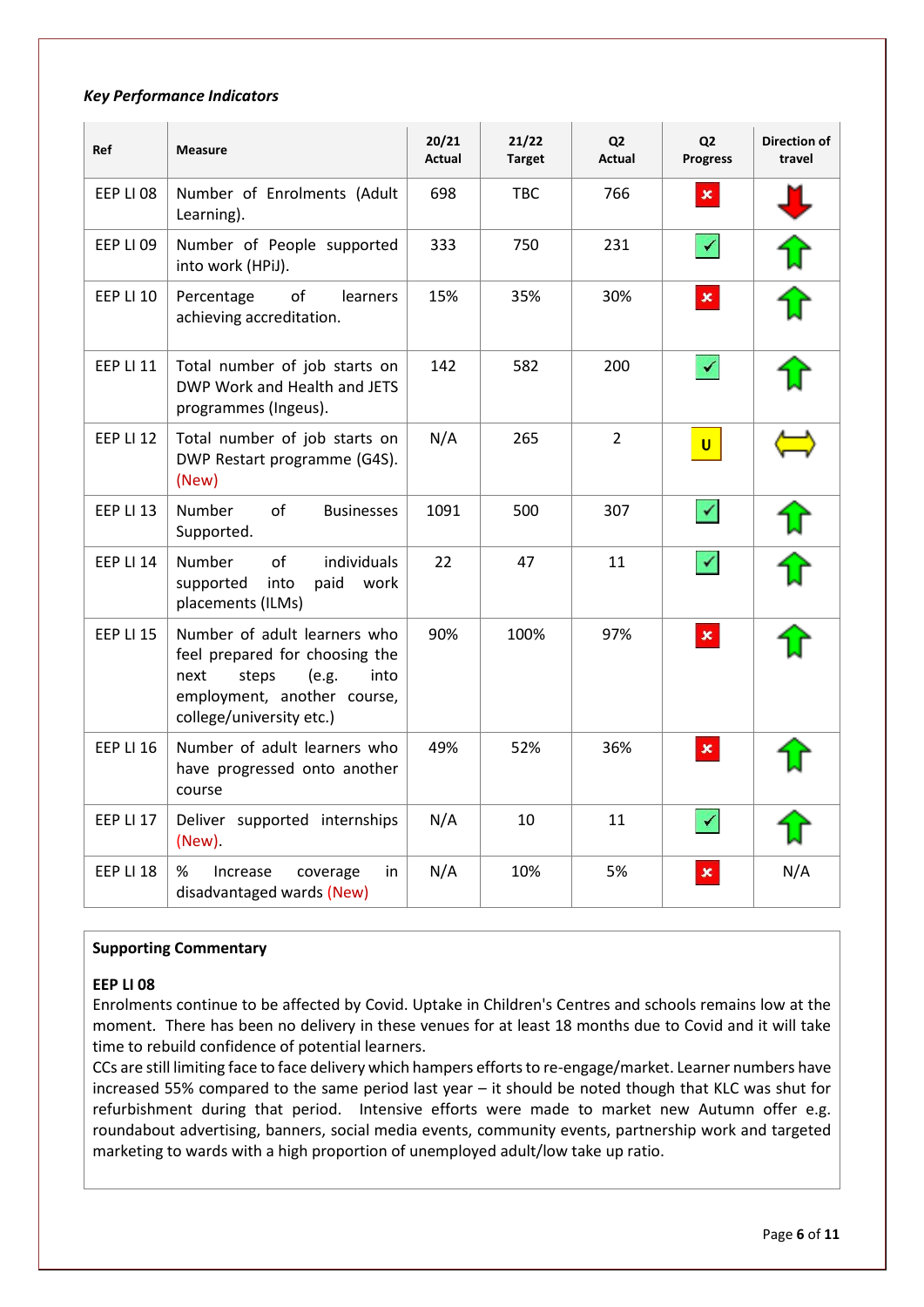### **EEP LI 09**

231 people supported into work in Q2 via HPIJ's suite of employment programmes. Cumulative total for 21/22 is 401 people supported into work.

#### **EEP LI 10**

Due to Covid and the increased mental health needs of local residents, plus the disrupted effect on longer term commitments we anticipated that the ratio of accredited/non-accredited would shift downwards slightly. In addition, KLC closure in Autumn and local lockdowns impacted on both longer term course enrolments and achievement results in lower level IT courses. The upward direction reflects the assessment period at end of year.

#### **EEP LI 11**

200 people supported into work in Q2 via WHP and JETS programmes. Cumulative total for 21/22 is 337 job starts on WHP and JETS programmes.

#### **EEP LI 12**

2 people supported into work in Q2 via G4S Restart Programme. Referrals in the first quarter have been significantly lower than the indicative DWP profile therefore caseloads are lower and job starts are lower. Referrals are now increasing as we enter Q3.

#### **EEP LI 13**

Businesses supported are quantified in terms of Growth Hub brokerages in a given period. Growth Hub is delivered by Halton Growth Hub Partnership made up of the Council and Halton Chamber of Commerce & Enterprise.

The Chamber is the lead partner and contract holder with respect to Growth Hub delivery. The figures here include:

- 29 commercial property enquiries
- Not including Growth Hub interactions. Currently working to assess consistency of recording interactions – due to be resolved Q3

#### **EEP LI 14**

11 paid placements started in Q2. (4 ILM's and 7 Kick Start's). Extension to DWP ESF Ways to Work ILM programme confirmed in Q2 to be able to increase ILM's from Q3

#### **EEP LI 15**

97% agreed or strongly agreed that they felt prepared for choosing the next steps

#### **EEP LI 16**

The figure for Q1 was higher as this is reflective of learners who progress within year to another course. It is to be expected that this figure would decline in the last term as learners complete their courses in year. (Progression within the service takes place within year rather than at end year.) This figure is likely to increase again as the Autumn term 21-22 enrolments move to new courses in Spring 21-22.

#### **EEP LI 17**

11 young people commenced the Supported Internship Programme in Q2.

| <b>EEP LI 18</b>                                |                                   |
|-------------------------------------------------|-----------------------------------|
| Targeted Ward data:                             |                                   |
| Kingsway 56% increase $(3rd$ of 21)             | Grange 44% increase (7th of 21)   |
| Halton Lea 46% increase (6 <sup>th</sup> of 21) | Appleton 43% increase (9th of 21) |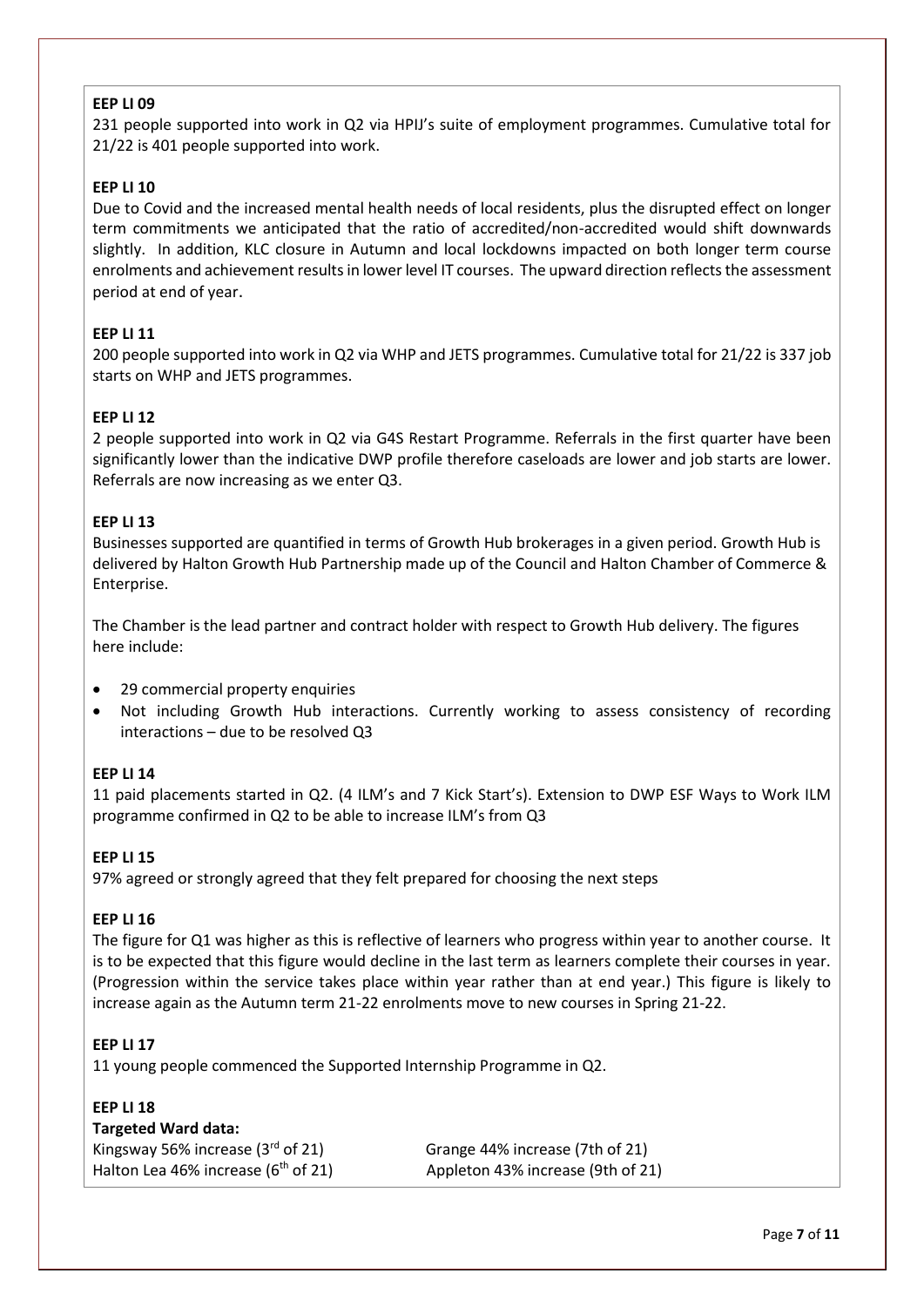# **Key Objectives / milestones**

| Ref         | <b>Milestones</b>                                                                                                                                                                                                                                     | Q <sub>2</sub><br><b>Progress</b> |
|-------------|-------------------------------------------------------------------------------------------------------------------------------------------------------------------------------------------------------------------------------------------------------|-----------------------------------|
| CE 02a      | Create a digital offer that utilises up to date technology and hardware options<br>to ensure residents are able to access information, communication, & learning<br>opportunities that support personal growth and individual ambition. March<br>2022 |                                   |
| $CE$ 02 $b$ | Working in partnership, deliver an ambitious cultural programme that builds<br>on the legacy of the Borough of Culture festival season, securing external<br>funding to maximise impact, value & potential. March 2022                                |                                   |

# **Supporting Commentary**

### **CE 02a**

In discussion with HBC ICT on several strands of the project to revitalise access to technology on library buildings.

# **CE 02b**

Currently delivering a series of festivals as part of Borough of Culture programme.

# *Key Performance Indicators*

| <b>Ref</b>      | <b>Measure</b>                                                                                                                | 20/21<br>Actual | 21/22<br><b>Target</b> | Q <sub>2</sub><br>Actual | Q <sub>2</sub><br><b>Progress</b> | <b>Direction</b><br>of travel |
|-----------------|-------------------------------------------------------------------------------------------------------------------------------|-----------------|------------------------|--------------------------|-----------------------------------|-------------------------------|
| <b>CE LI 07</b> | Number<br>active<br>of<br>users<br>(physical & digital resources)<br>of the library service during<br>the last 12 months.     | 1,799,950       | 1,250,00               | 703,960                  | $\blacktriangledown$              |                               |
| <b>CE LI 08</b> | Number of physical and virtual<br>visits to libraries (annual total)                                                          | 1,485,023       | 987,000                | 656,849                  | $\blacktriangledown$              |                               |
| <b>CE LI 09</b> | Percentage of the population<br>taking part in sport and<br>physical activity (150 minutes<br>per week - Active Lives Survey) | 50.1            | 53                     | N/A                      | $\mathbf{u}$                      | N/A                           |
| <b>CE LI 10</b> | of<br>Percentage<br>people<br>physically inactive (less than<br>30 minutes of activity - Active<br>Lives survey)              | 38.9            | 30                     | N/A                      | $\mathbf{u}$                      | N/A                           |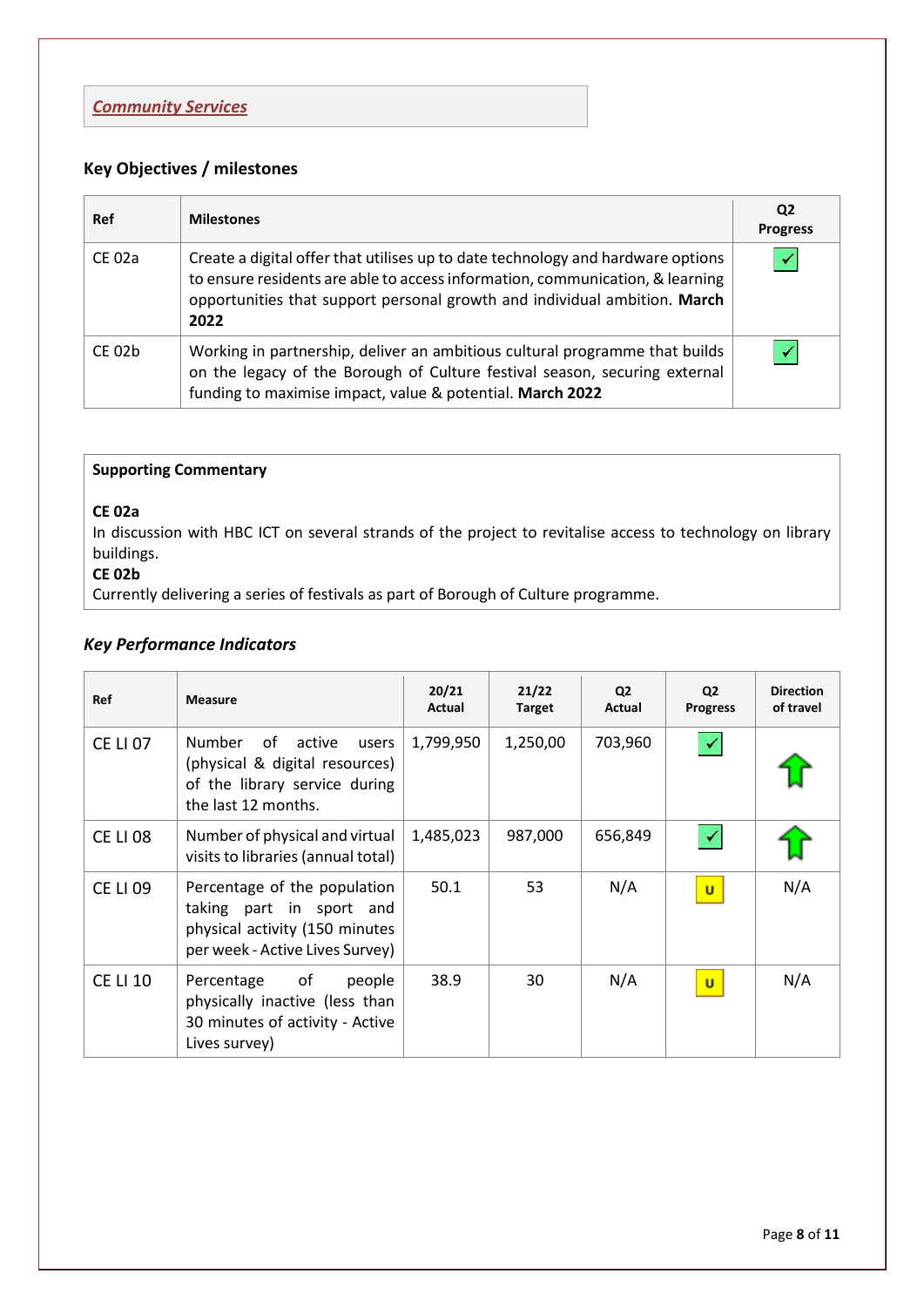#### **Supporting Commentary**

### **CE LI 09**

Lifting of all restrictions will increase opportunities across Halton. Private, Community and Voluntary sector providers contributing to the offer. For example, currently circa 5,000 Centre visits per week. Pre covid level of 9,500 weekly visits. Next survey results December 2021

### **CE LI 10**

People in Lower socio economic groups are less likely to take part in activity independently, they require support and motivation of others, so are more likely to be members of a groups/facility, thus been adversely affected by the pandemic. Post Covid provide as many opportunities as possible in Leisure Centres and support community settings reopening. Sports development, will keep all activity timetables and Active Halton webpage up to date and links to support. Inc. Merseyside Sport website.

Continue supporting Halton adults stay active at home, updating, motivating and sharing content for online access and Social media platforms. Funding information circulated to all clubs. Support Volunteers and coaches get back up and running post Covid19.

Next survey results due December 2021.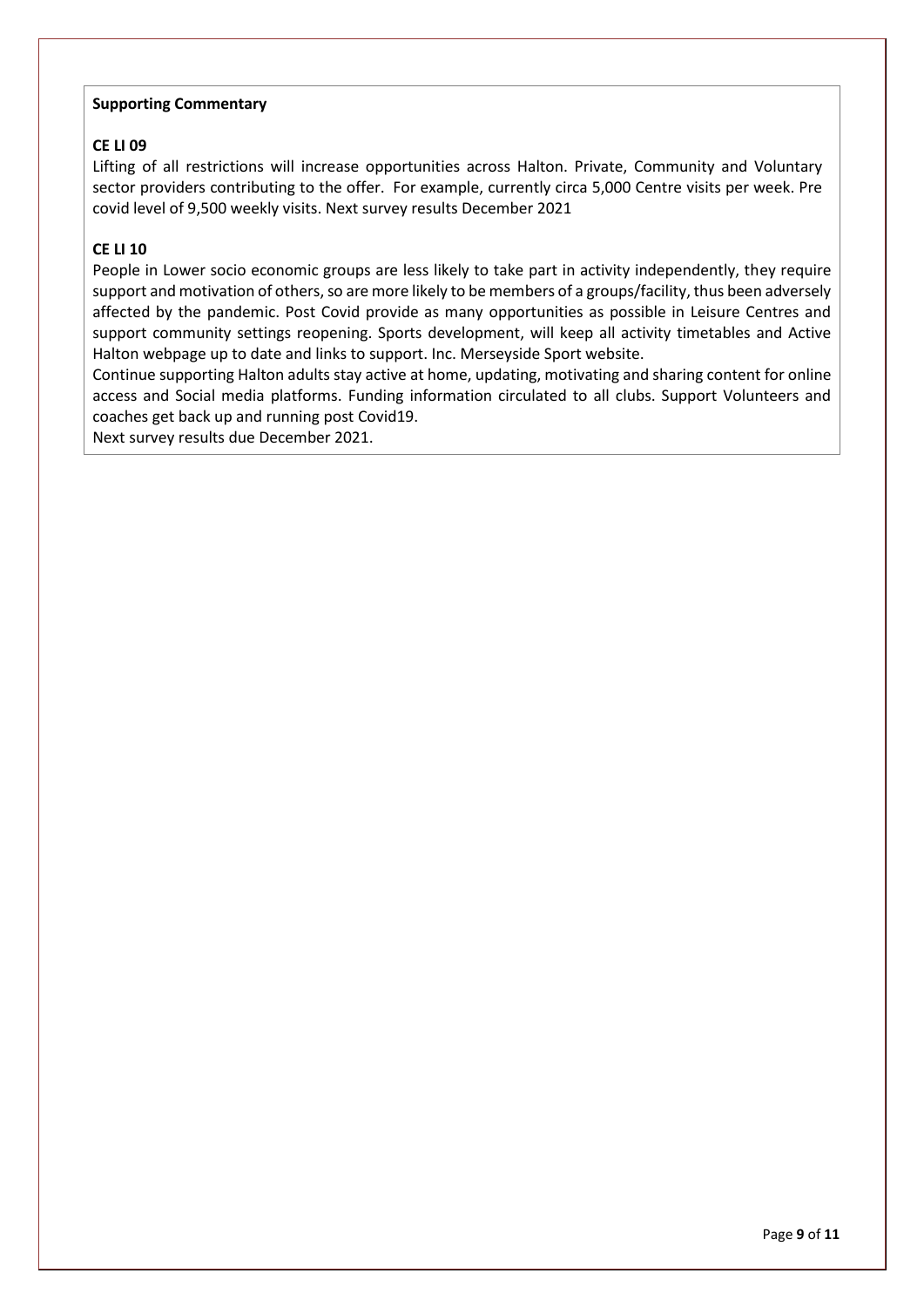### **6.0 Financial Statements**

# **ECONOMY, ENTERPRISE & PROPERTY**

To be confirmed at the earliest opportunity

# **COMMUNITY & ENVIRONMENT**

To be confirmed at the earliest opportunity